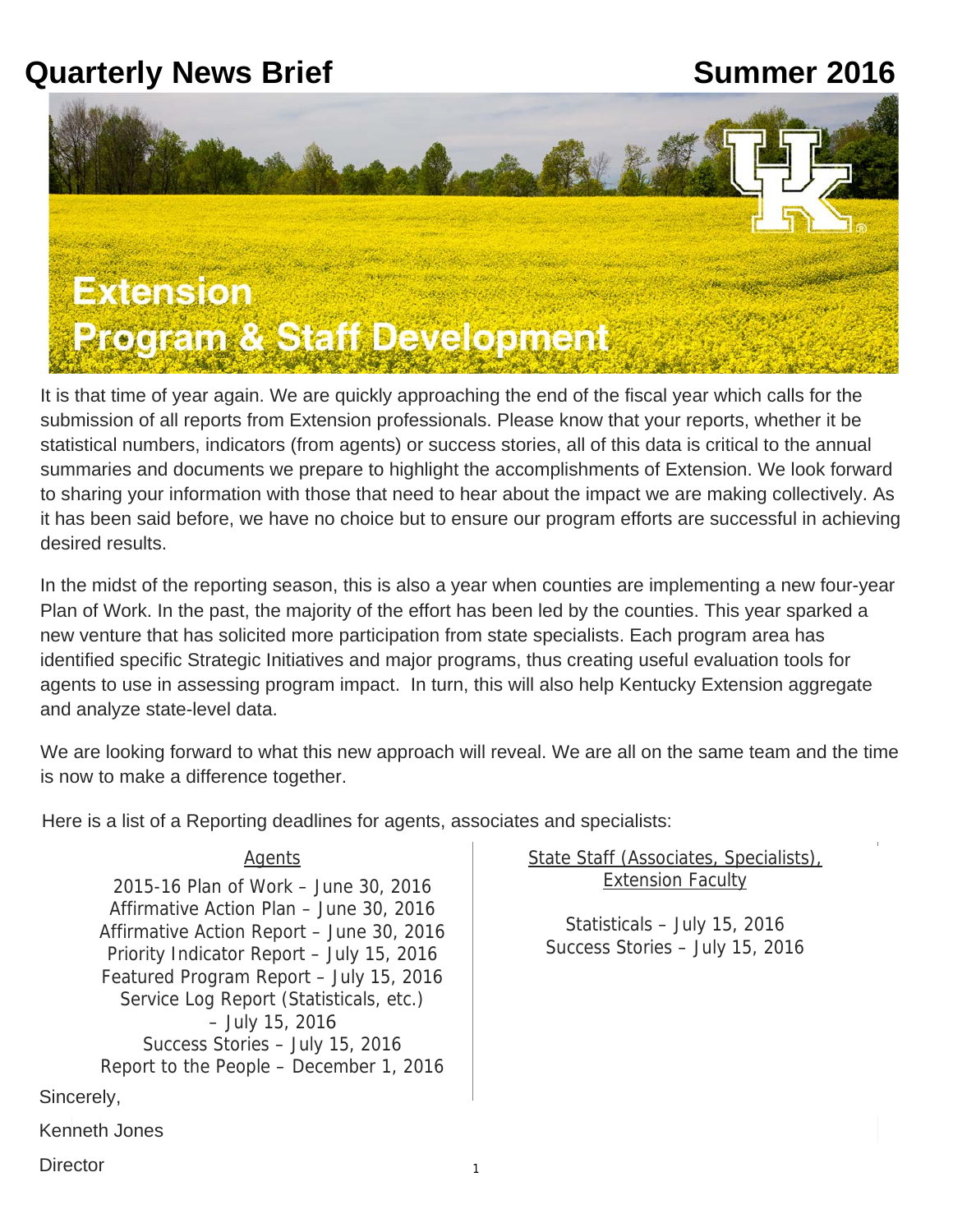to the intern supervisors for giving the interns the opportunity to learn how Cooperative Extension Service makes an impact at the local, state, and national levels. **Congratulations to the 2016 Cooperative Extension Service summer interns!** This year we have [46](https://ces-personnel.ca.uky.edu/2016_interns)  [interns](https://ces-personnel.ca.uky.edu/2016_interns) throughout the Commonwealth. The internship program serves as a pipeline in which we want to continue to strengthen in order to enhance interns for future fulltime positions within our system. Thank you

If you have any questions on how you can become an intern supervisor next year, contact [Mia Farrell](mailto:antomia.farrell@uky.edu?subject=Intern%20Supervisor%20request) 859- 218-4800.

*Important dates to remember*: Intern Rodeo, June 24th 10am - 2pm EST, Lexington, KY and Intern Round up, July 29th, 8:30am - 4pm EST, Lexington, KY.

## **Agents in Action**

*New Extension Agents, Spring 2016:* PSD warmly welcomes the new County Extension Agents who completed their orientation in April. Learn more about our new colleagues... read more

*Success Story: Diane Mason (Boone County Family and Consumer Sciences Extension), Thinking about Tomorrow for Caregivers and their Aging Relatives.* People are living longer. Kentucky's current population of seniors (65+) is 13.3%, a number that is expected to double in the next 40 years due to the aging Baby Boomers[…read more](https://psd.ca.uky.edu/sites/psd.ca.uky.edu/files/summer_2016_success_story.pdf)

### **Professional Development Opportunities**

*Hiring, Developing, and Managing your Support Staff* - there are three dates and locations for this training; June 21st in Boone County, July 13th in Breathitt County, and August 2nd in Caldwell County. The training will be held from 9am-3:45pm local time. The training will cover 3 parts; hiring and selection, development and retention, and personnel management. Lunch will be provided. More details are available in [KERS.](https://warehouse.ca.uky.edu/kers/login.aspx)

**IN-SERVICE: Survey Basics with Pam Sigler** begins September 1<sup>st</sup> at 9:30am EST. This series is designed for county Extension agents who have completed Core Training and lack basic evaluation skills. This is an introduction to using surveys as one form of evaluation to improve reporting and accountability. Agents who have a degree in education or a Master's degree may already have the basic survey skills and knowledge that will be covered in this series. Six sessions will be on Adobe Connect; two sessions are in-person. Sign up is now available in [KERS,](https://warehouse.ca.uky.edu/kers/login.aspx) and see [this flyer](https://psd.ca.uky.edu/sites/psd.ca.uky.edu/files/survey_basics_flyer_6-13-16.pdf) for more details about session topics and dates/times. All sessions will be archived online.